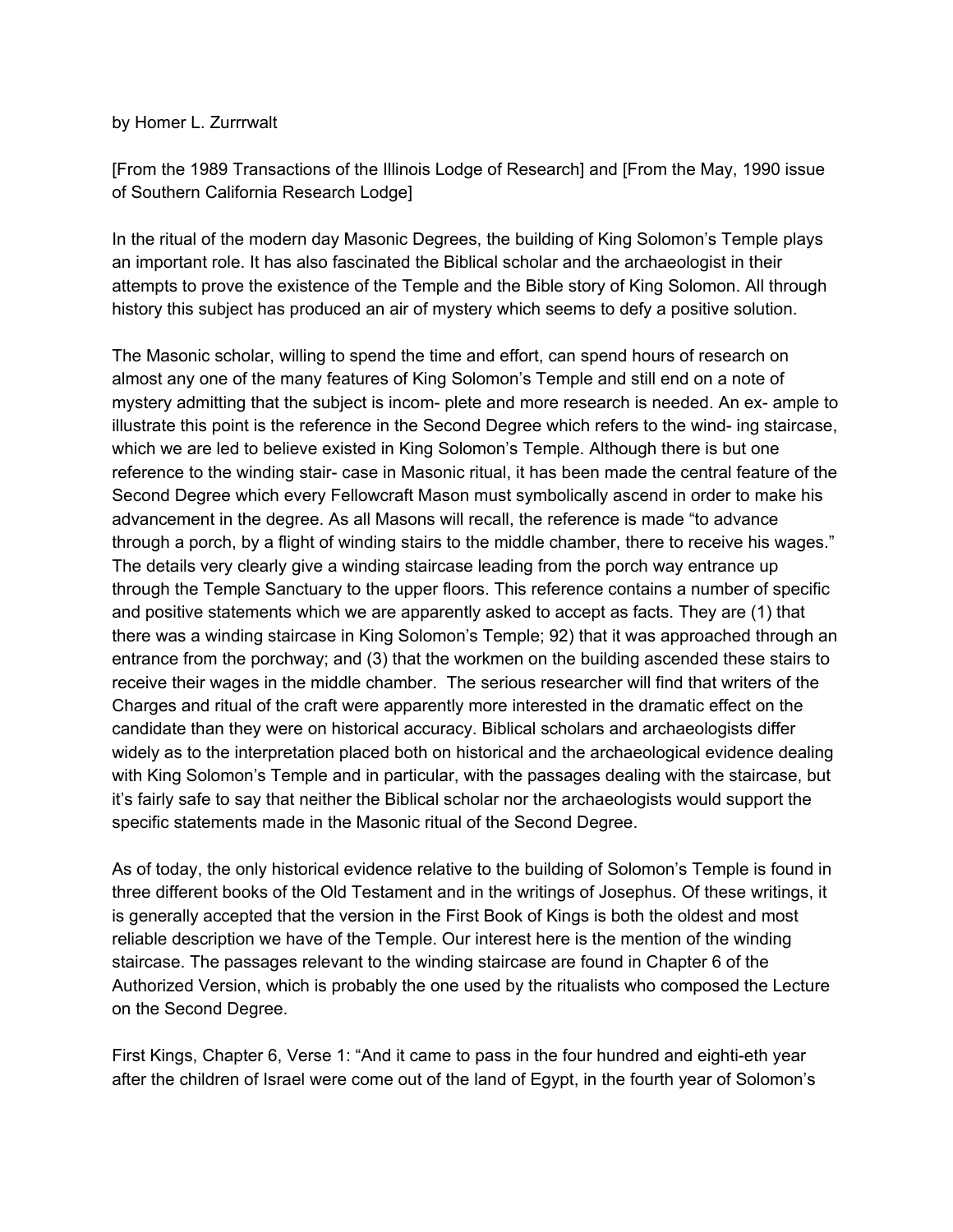reign over Israel, in the month Zip, which is the second month, that he began to build the house of the Lord."

Verse 5: "And against the wall of the house he built chambers round about, against the walls of the house round about, both of the temple and of the oracle; and he made chambers round about."

Verse 7: "And the house, when it was in building, was built of stone made ready before it was brought thither; so that there was neither hammer nor ax nor any tool of iron heard in the house, while it was in building."

Verse 8: "The door for the middle chamber was in the right side of the house; and they went up with winding stairs into the middle chamber and out of the middle into the third."

The description above clearly states that there were winding stairs, but an examination of the text finds inconsistencies in the pas-sages themselves and serious discrepancies are noticed between our Masonic ritual and the scriptures above. An example is in Verse 8 which places the entrance door for the middle chamber in the right side of the building. It continues by stating that the stairway went from the door to the middle chamber and on up to the third chamber. No mention is made to an entrance on the ground floor.

The second Bible reference is in Chronicles, Book II, Chapter 3, Verses 1-9. The description, which parallels the Kings version, omits all references to the chambers except for Verse 9 which states: "And he overlaid the upper chambers with gold..." It is widely accepted that the "upper chambers" in Chronicles are the "Side chambers" mentioned in Kings. Notice that there is no mention of a winding staircase.

The third description is found in the Book of Ezekiel. Ezekiel came from a priestly family and some researchers think could have lived at a time which would have enabled him to have seen Solomon's Temple first hand. However, at the time of his writing, the Temple had been destroyed by the Babylonians.

The parallel passages of the above quoted from Kings and Chronicles are to be found in the 41st Chapter of Ezekiel, but differs from the other two.

Ezekiel, Chapter 41, Verse 6: "And the side chambers were three, one over another, and thirty in order; and they entered into the wall which was of the house for the side chambers around about, that they might have hold, but they had not hold in the wall of the house."

Verse 7: 1 "And there was an enlarging, and a winding about still upward to the said chambers; for the winding about of the house went still upward round about the house; therefore, the breadth of the house was still upward, and so increased from the lowest charnber to the highest by the midst." It would appear that what Ezekiel was trying to say is that the chambers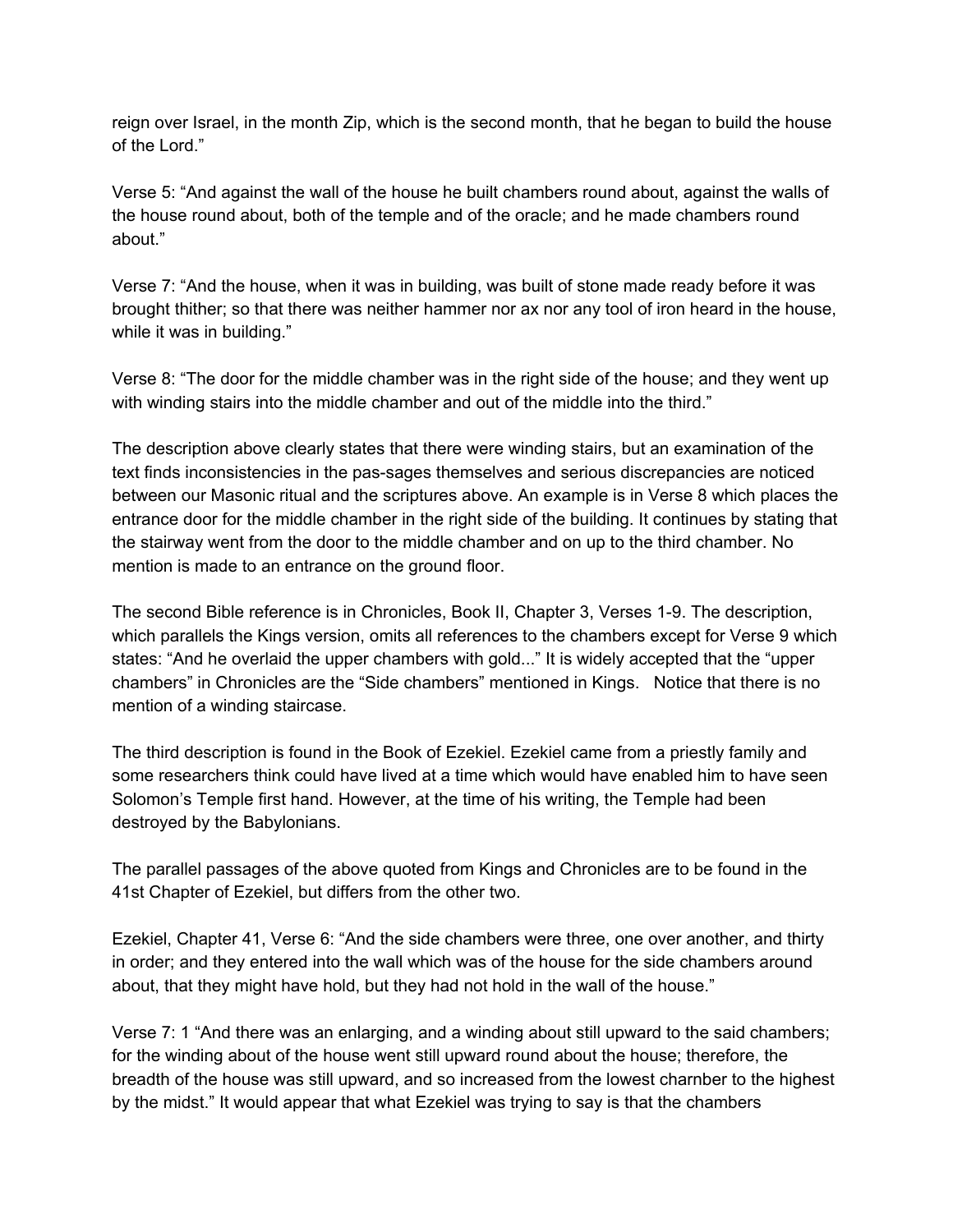themselves wound about the house in long galleries. By "wound about" does he mean encircle? He makes no reference to a staircase. There are other differences noted in the three versions of the Old Testament.

Our Masonic view was probably taken from the translation of the Authorized Version of the Old Testament, which contained many mistranslations in the relevant passages. The translators themselves were aware of the difficulties, for attached to their manuscripts are numerous marginal notes and questions. Biblical Hebrew text often presents difficulties in translation and some cases impossible to a point of where one can only surmise at the true meaning.

Prof. Robert H. Pfeiffer of Harvard University and Boston University in "An Introduction to the Old Testament" writes: "The third element in Solomon's magnificence consisted of his buildings, primarily on Zion in Jerusalem, but elsewhere. The account in Chapter 6, Verses 1-9 is one of the most difficult sections in the Old Testament. First, owing to scribes who failed to understand architectural terms and the obscure descriptions of the original author, neither an architect nor a clear writer, the text has been greatly corrupted. Secondly, the account has endured successive additions and revisions."

The first difficulty comes from the Hebrew text of Verse 8 in which one word is defective. The word appears as "Lullim" and then translated to English as "Winding Stairs. ' Scholars point out that if the word is really "Lullim" it appears nowhere else in the Old Testament, but an associated word "Lulin" appears in several passages of the Jewish code known as the "Mishna" and later called the "Talmud."

One reference reads: "there were Lulin in the upper chamber opening into the Holy of Holies, by which the workmen were let down in baskets, so that they should not feed their eyes on the Holy of Holies." Most translators translate this word to mean "opening" while others translate the word as "Trap-doors." The Jewish Encyclopedia, Volume 12, pp. 85,92 says that the word "Lullin" refers to "trap-doors" but gives no supporting evidence to the meaning.

The second difficulty from the Hebrew text comes from the original word "Tichonah" translated as "middle" in our phrase from Kings, Verse 8, "the door for the middle chamber was in the right side of the house." The meaning of the word "Tichonah" is uncertain, but most modern translators refer to it as the "lowest~' instead of "middle." This seems to make more sense.

Dr. James Moffat in his translation of the Bible in 1924 entitled "A New Translation of the Bible" translated Verse 8 in Kings this way: "The entrance into the lower side rooms was on the south side of the Temple; you climbed to the middle row, and from the middle to the top row, through trap doors."

In 1965, another translation came out in an English Edition of the "Jewish Bible" with Verse 8: "The entrance to the lower story was at the right hand corner of the Temple and access to the